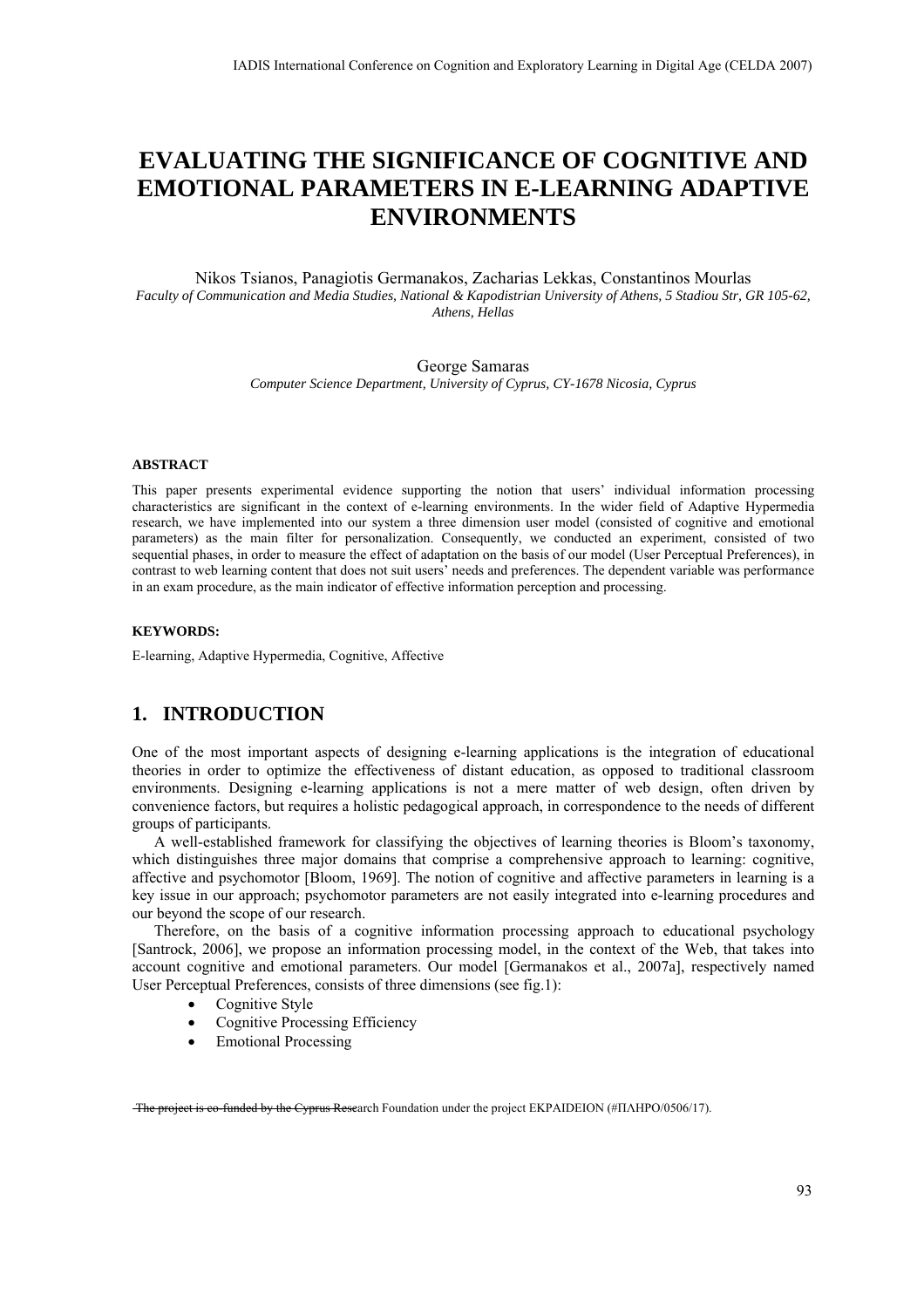

Figure 1. User Perceptual Preferences

The theoretical assumptions and the experimental evaluation that support this model will be discussed later. It should be clarified however that this approach is focused on web-learning, and more precisely on Adaptive Hypermedia.

Naturally, the term of adaptivity is of equal importance in our approach. Adaptivity is a particular system functionality that distinguishes between interactions of different users within the information space [Eklund, & Sinclair, 2000; Brusilovsky & Nejdl,, 2004]. Adaptive Hypermedia Systems employ adaptivity by manipulating the link structure or by altering the presentation of information, on the basis of a dynamic understanding of the individual user, represented in an explicit user model [Brusilovsky, 2001; 1996].

We suggest a user model that benefits from the aforementioned concept of adaptivity, since when referring to information retrieval and processing one cannot disregard the unique top-down individual cognitive processes [Eysenck & Keane, 2005] that significantly affect individuals' interactions within the hyperspace, especially when such processes involve educational or learning, in general, goals. Our aim is to adapt as many as possible aspects of web-learning environments on the basis of these individual User Perceptual Preferences.

Subsequently, we have built an adaptive e-learning system, the Adaptive Web System [Germanakos et al., 2007b] that takes into account users' cognitive and emotional parameters and provides them with information matched to their preferences. We have incorporated an educational platform in the system, seeking to investigate our main research hypotheses:

- Are the cognitive and emotional parameters of our model significantly important in the context of an educational hypermedia application, and
- Does matching the presentation and structure of the information to Users' Perceptual Preferences increase academic performance?

This paper presents aggregated results from the experimental evaluation of our system that are supportive of our approach, in the sense of increasing the level of information comprehension and academic performance by adapting the learning environment to Users' Perceptual Preferences.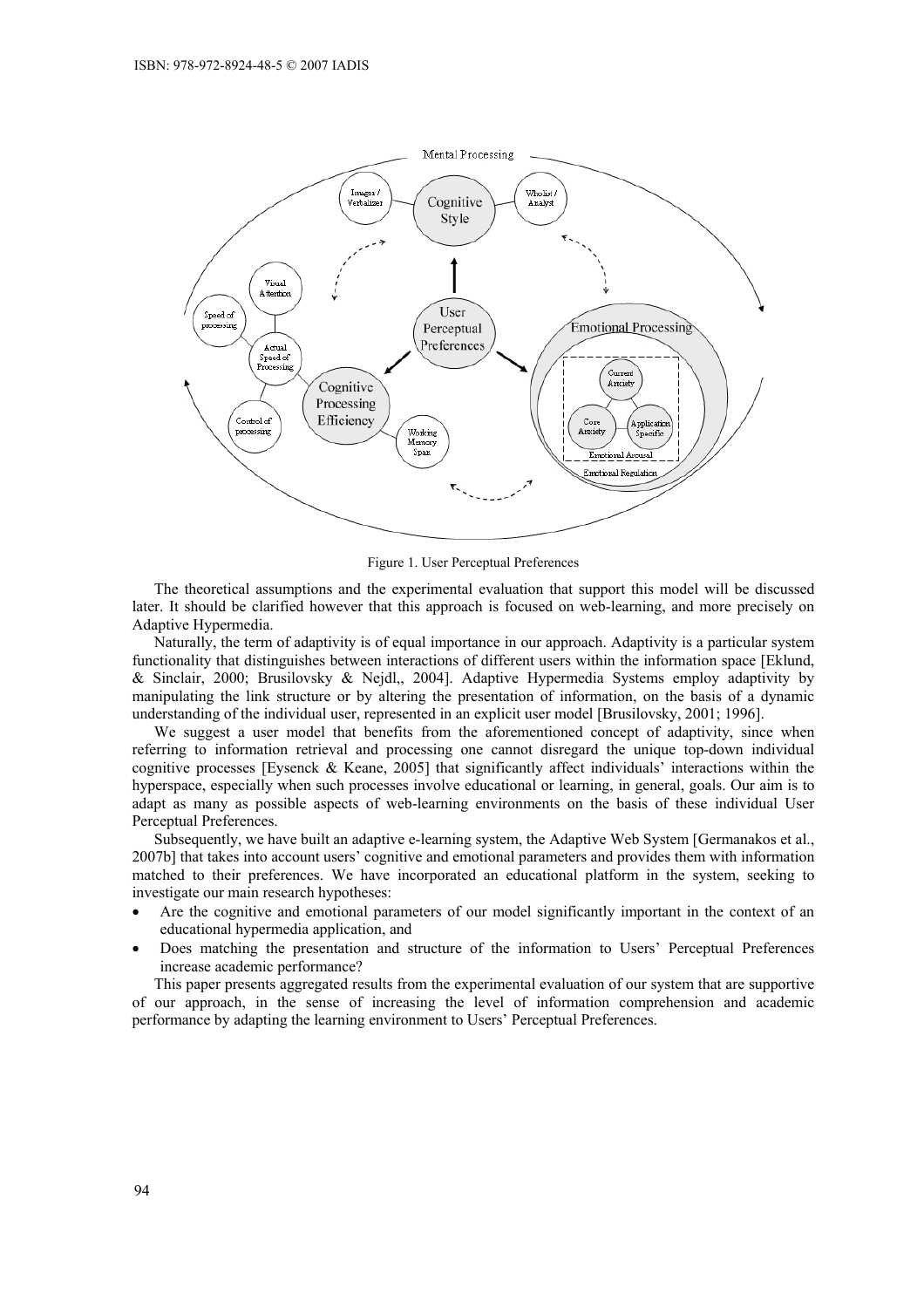# **2. THEORETICAL BACKGROUND**

As illustrated above, our model's primary parameters formulate a three-dimensional approach to the problem of building a user model that takes into account cognitive and affective parameters. The first dimension investigates users' cognitive style, the second their visual and cognitive processing efficiency, while the third captures their emotional processing during the interaction process with the information space.

# **2.1 Cognitive Style**

Cognitive styles represent an individual's typical or habitual mode of problem solving, thinking, perceiving or remembering, and "are considered to be trait-like, relatively stable characteristics of individuals, whereas learning strategies are more state-driven…" [McKay, Fischler & Dunn, 2003]. Amongst the numerous proposed cognitive style typologies [Cassidy 2004] we favor Riding's Cognitive Style Analysis [Riding, 2001], because we consider that its implications can be mapped on the information space more precisely, since it is consisted of two distinct scales that respond to different aspects of the Web. The imager/verbalizer axis affects the way information is presented, whilst the wholist/analyst dimension is relevant to the structure of the information and the navigational path of the user. Moreover, it is a very inclusive theory that is derived from a number of pre-existing theories that were recapitulated into these two axises.

We prefer the construct of cognitive rather than learning style because it is more stable [Sadler & Riding, 1999], and to the extent that there is a correlation with hemispherical preference and EEG measurements [Glass & Riding, 1997; McKay, Fischler & Dunn, 2003], the relationship between cognitive style and actual mode of information processing is strengthened.

### **2.2 Cognitive Processing Efficiency**

The cognitive processing parameters [Demetriou et al., 1993; Demetriou & Kazi, 2001] that have been included in our model are:

- i. *control of processing* (refers to the processes that identify and register goal-relevant information and block out dominant or appealing but actually irrelevant information)
- ii. *speed of processing* (refers to the maximum speed at which a given mental act may be efficiently executed), and
- iii. *working memory span* (refers to the processes that enable a person to hold information in an active state while integrating it with other information until the current problem is solved)
- iv. *visual attention* (based on the empirically validated assumption that when a person is performing a cognitive task, while watching a display, the location of his / her gaze corresponds to the symbol currently being processed in working memory and, moreover, that the eye naturally focuses on areas that are most likely to be informative).

We measure each individual's ability to perform control/speed of processing and visual attention tasks in the shortest time possible, with a specific error tolerance, while the working memory span test focuses on the visuospatial sketch pad sub-component [Baddeley, 1992], since all information in the web is mainly visual.

### **2.3 Emotional Processing**

Emotional processing is a pluralistic construct which is comprised of two mechanisms:

- Emotional Arousal, which is the capacity of a human being to sense and experience specific emotional situations, and
- Emotion Regulation, which is the way that an individual perceives and controls his emotions.

We have deliberately focused on anxiety, as the main indicator of emotional arousal, because it is correlated with academic performance [Cassady, 2004], as well as with performance in computer mediated learning procedures [Smith & Caputi, 2007; Chang, 2005]. We measure users' trait anxiety [Spielberger, 1983], their "application specific" anxiety, which in the case of e-learning is Cognitive Test Anxiety [Cassady & Johnson, 2002] and their self-reported state-anxiety levels. Including these different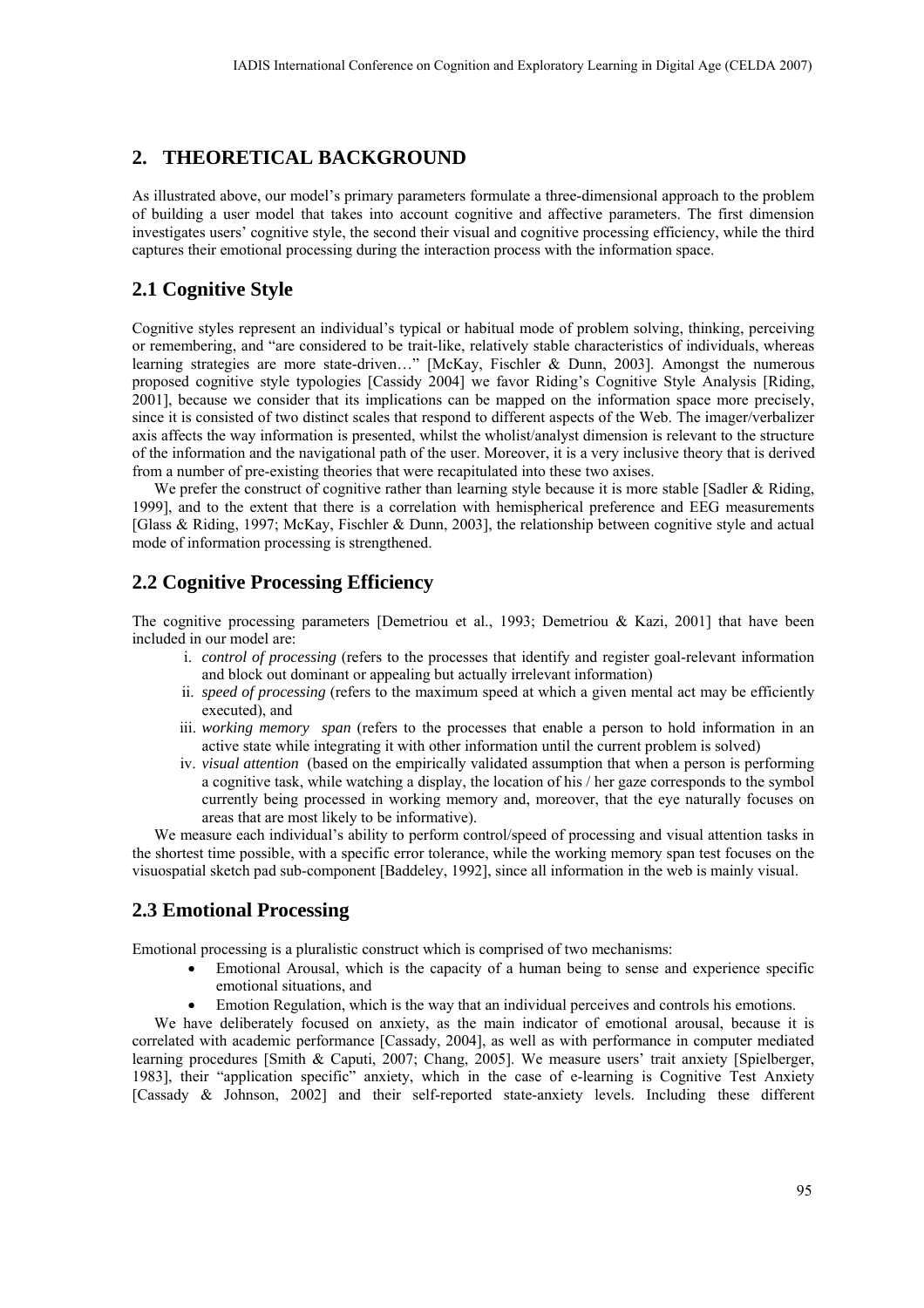measurements in user profiling provides us with more precise information about users' levels of anxiety, which in general is not easily expressed explicitly.

The construct of emotional regulation that we have used includes the concepts of Emotional Control (selfawareness, emotional management, self-motivation) [Salovey & Mayer 1990; Goleman, 1995], Self – Efficacy [Bandura, 1994], Emotional experience and Emotional Expression [Halberstadt, 2005]. By combining the levels of Anxiety with the moderating role of Emotion regulation, it is possible to examine how affectional responses hamper or promote learning procedures [Lekkas et al, 07].

From a systemic point of view, these cognitive and emotional parameters have been integrated into our AdaptiveWeb system, making adaptation on each individual's preferences possible. The implications of theory on the information space (on the web content and structure) and the adaptive mechanisms have been discussed on our previous publications, and are beyond the scope of this paper.

# **3. EVALUATION**

### **3.1 Method**

The experiment consisted of two distinct phases: phase I was conducted at the University of Cyprus, while phase II was conducted at the University of Athens. The aim of the first experiment was to clarify whether matching (or mismatching) instructional style to users' cognitive style improves performance. The second experiment focused on the importance of matching instructional style to the remaining parameters of our model (working memory, cognitive processing efficiency, emotional processing).

#### **3.2 Sampling and Procedure**

All participants were students from the Universities of Cyprus and Athens; phase I was conducted with a sample of 138 students, whilst phase II with 82 individuals. 35% of the participants were male and 65% were female, and their age varied from 17 to 22 with a mean age of 19. The environment in which the procedure took place was an e-learning course on algorithms. The course subject was chosen due to the fact that students of the departments where the experiment took place had absolutely no experience on computer science, and traditionally perform poorly. By controlling the factor of experience in that way, we divided our sample in two groups: almost half of the participants were provided with information matched to their Perceptual Preferences, while the other half were taught in a mismatched way. We expected that users in the matched condition, both in phase I and phase II, would outperform those in the mismatched condition.

In order to evaluate the effect of matched and mismatched conditions, participants took an online assessment test on the subject they were taught (algorithms). This exam was taken as soon as the e-learning procedure ended, in order to control for long-term memory decay effects. The dependent variable that was used to assess the effect of adaptation to users' preferences was participants' score at the online exam.

At this point, it should be clarified that matching and mismatching instructional style is a process with different implications for each dimension of our model (see table 1).

|                                       | <b>Cognitive Style</b>                                                                      | <b>Working Memory</b>                                                        | Cognitive<br><b>Processing Speed</b><br><b>Efficiency</b>                       | <b>Emotional Processing</b>                                                                                                      |
|---------------------------------------|---------------------------------------------------------------------------------------------|------------------------------------------------------------------------------|---------------------------------------------------------------------------------|----------------------------------------------------------------------------------------------------------------------------------|
| <b>Matched</b><br>Condition           | Presentation and<br>structure of information<br>matches user's<br>preference                | Low Working<br>Memory users are<br>provided with<br>segmented<br>information | Each user has in<br>his disposal the<br>amount of time<br>that fits his ability | Users with moderate and<br>high levels of anxiety<br>receive aesthetic<br>enhancement of the<br>content and navigational<br>help |
| <b>Mismatched</b><br><b>Condition</b> | Presentation and<br>structure of information<br>does not coincide with<br>user's preference | Low Working<br>Memory users are<br>provided with the<br>whole information    | Users' available<br>amount of time<br>does not coincide<br>with their ability   | Users with moderate and<br>high levels of anxiety<br>receive no additional help<br>or aesthetics                                 |

|  |  | Table 1. Implications for matched/mismatched conditions |  |  |
|--|--|---------------------------------------------------------|--|--|
|--|--|---------------------------------------------------------|--|--|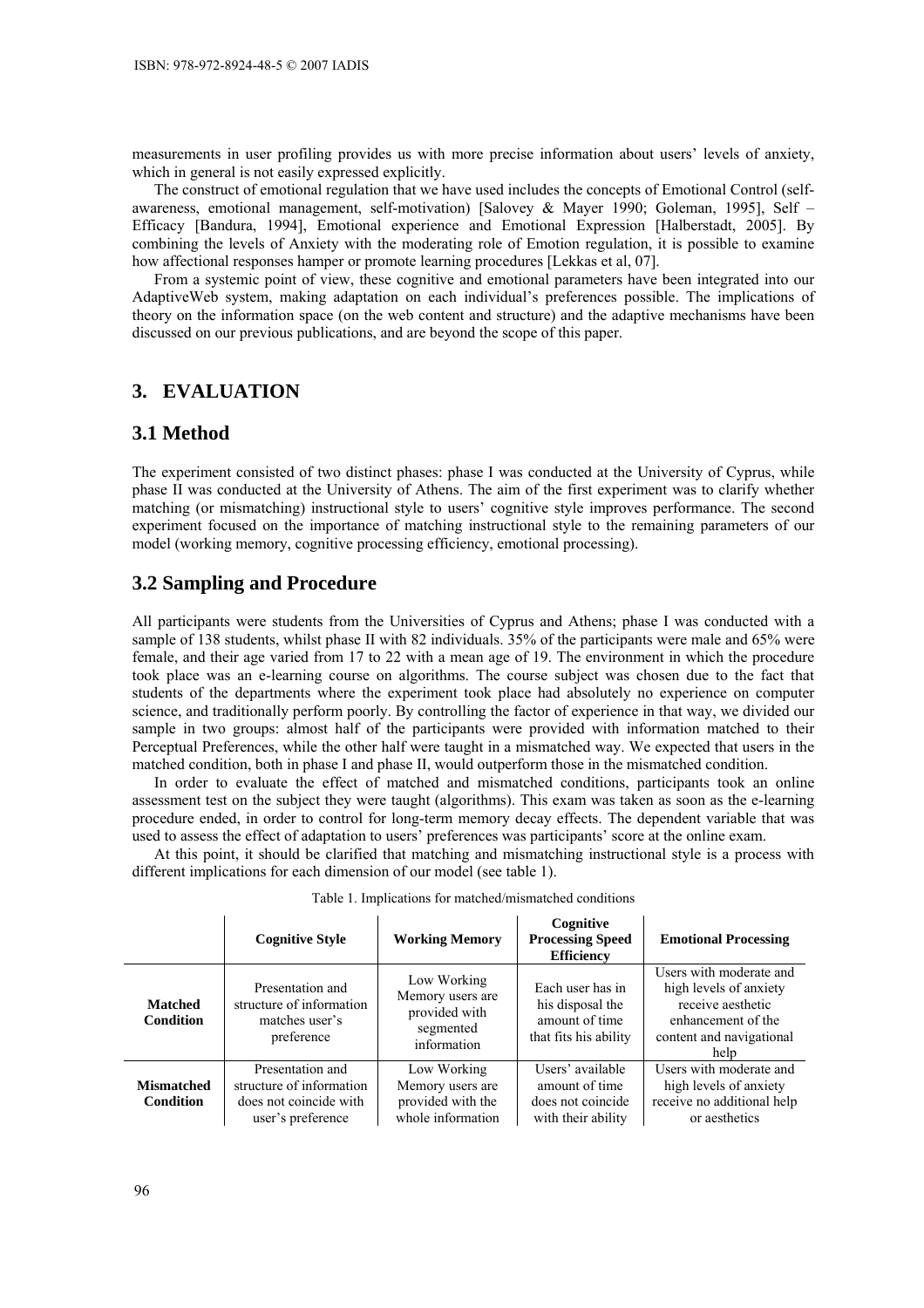# **3.3 Questionnaires**

In this specific e-learning setting, Users' Perceptual Preferences were the sole parameters that comprised each user profile, since demographics and device characteristics were controlled for. In order to build each user profile according to our model, we used a number of questionnaires that address all theories involved.

- *Cognitive Style*: Riding's Cognitive Style Analysis, standardized in Greek and integrated in .NET platform
- *Cognitive Processing Efficiency*: Speed and accuracy task-based tests that assess control of processing, speed of processing, visual attention and visuospatial working memory. Originally developed in the Eprime platform, we integrated them into the .NET platform.
- *Core (general) Anxiety*: Spielberger's State-Trait Anxiety Inventory (STAI) 10 items (Only the trait scale was used) [Spielberger, 1983].
- *Application Specific Anxiety*: Cassady's Cognitive Test Anxiety scale 27 items [Cassady & Johnson, 2002].
- *Current Anxiety*: Self-reported measures of state anxiety taken during the assessment phase of the experiment, in time slots of every 10 minutes – 6 Time slots.
- *Emotion Regulation*: This questionnaire was developed by us; cronbach's  $\alpha$  that indicates scale reliability reaches 0.718.

### **4. RESULTS**

As expected, in both experiments the matched condition group outperformed those of the mismatched group. Figure 2 displays the aggregated differences in performance (the dependent variable of exam score), in matched and mismatched conditions.



Figure 2. Aggregated differences in matched/mismatch condition

Table 2 shows the differences of means (one way ANOVA) and their statistical significance for the parameters of Cognitive Style, Cognitive Efficiency Speed, and Emotional Processing.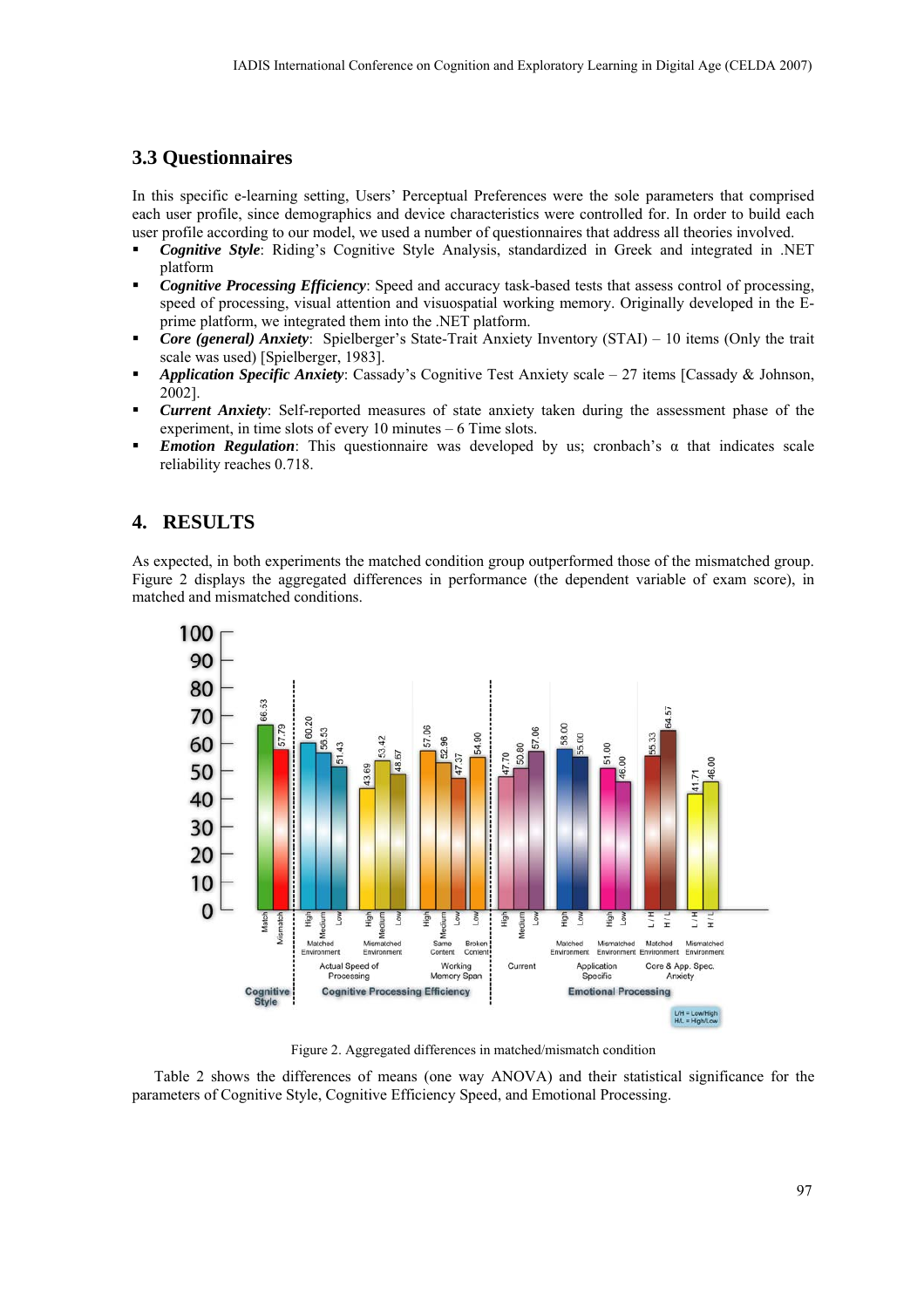|                                   | <b>Match</b><br>Score | <b>Match</b><br>n | <b>Mismatch</b><br><b>Score</b> | <b>Mismatch</b><br>n | F     | Sig.  |
|-----------------------------------|-----------------------|-------------------|---------------------------------|----------------------|-------|-------|
| <b>Cognitive Style</b>            | 66.53%                | 53                | 57.79%                          | 61                   | 6.330 | 0.013 |
| <b>Cognitive Efficiency Speed</b> | 57.00%                | 41                | 48.93%                          | 41                   | 5.345 | 0.023 |
| <b>Emotional Processing</b>       | 57.91%                | 23                | 48.45%                          | 29                   | 4.357 | 0.042 |

Table 2. Differences of means in the matched/mismatched condition for Cognitive Style and Cognitive Efficiency Speed

In the case of Emotional Processing, results show that in case an individual reports high levels of anxiety either at the Core Anxiety or the Specific Anxiety questionnaire, the matched condition benefits his/her performance. Though we have referred above to the construct of Emotional Regulation and the Self-Report tool, which have both shown statistically significant correlation (negative and positive respectively) to anxiety, such an analysis is beyond the scope of this paper.

The relatively small sample that falls into each category and its distribution hamper statistical analysis of the working memory (WM) parameter. In any case, the difference between those with high WM and those with low WM, when both categories receive non-segmented (whole) content, approaches statistical significance: 57.06% for those with High WM, 47.37% for those with Low WM, Welch statistic= 3.988, p=0.054.

This demonstrates that WM has indeed some effect on an e-learning environment. Moreover, if those with low WM receive segmented information, then the difference of means decreases and becomes nonsignificant (57.06% for High WM, 54.90% for those with Low WM, Welch statistic=0.165,  $p=0.687$ ).

#### **5. DISCUSSION**

Our results show that it is possible to increase academic performance by taking into account cognitive and emotional parameters within the context of web-learning. Research in Adaptive Hypermedia often focuses on a single aspect of individual differences (such as learning style), resulting in limited effects on academic performance. However, the combination of multiple individual differences and emotional parameters in a comprehensive user model may promote effective learning, regardless of specific users' preferences and abilities, ensuring the success of e-learning environments.

Also, our proposed model seems to cover a wide area of human factors that are proven significant in computer mediated learning procedures, and may provide a basis for meaningful personalization. Cognitive style is certainly of high importance, cognitive processing efficiency and Working Memory have an impact on the web environment, and anxiety (as the main component of Emotional Processing) can be manipulated for optimization of performance.

There are of course limitations in our approach, mainly due to the nature of the web content that often limits radically differentiated adaptation, and the psychometric challenges of measuring a wide spectrum of human cognition and emotionality. The relationship between different dimensions of the model must be further investigated, and an experiment focused on the effect of working memory must be conducted.

Our future work includes the incorporation of physiological measurements of emotions and anxiety in our model, with the use of biometrical sensors. Moreover, an eyetracker will be used to clarify the role of Visual Attention in web learning environments.

Finally, we are in the process of applying our model on web information other than learning, in order to examine whether these parameters can be proven equally important in web content such as news portals, ecommerce, e-services and mobile services.

#### **REFERENCES**

Baddeley, A., 1992. Working Memory. In Science, Vol, 255, pp. 556 - 559.